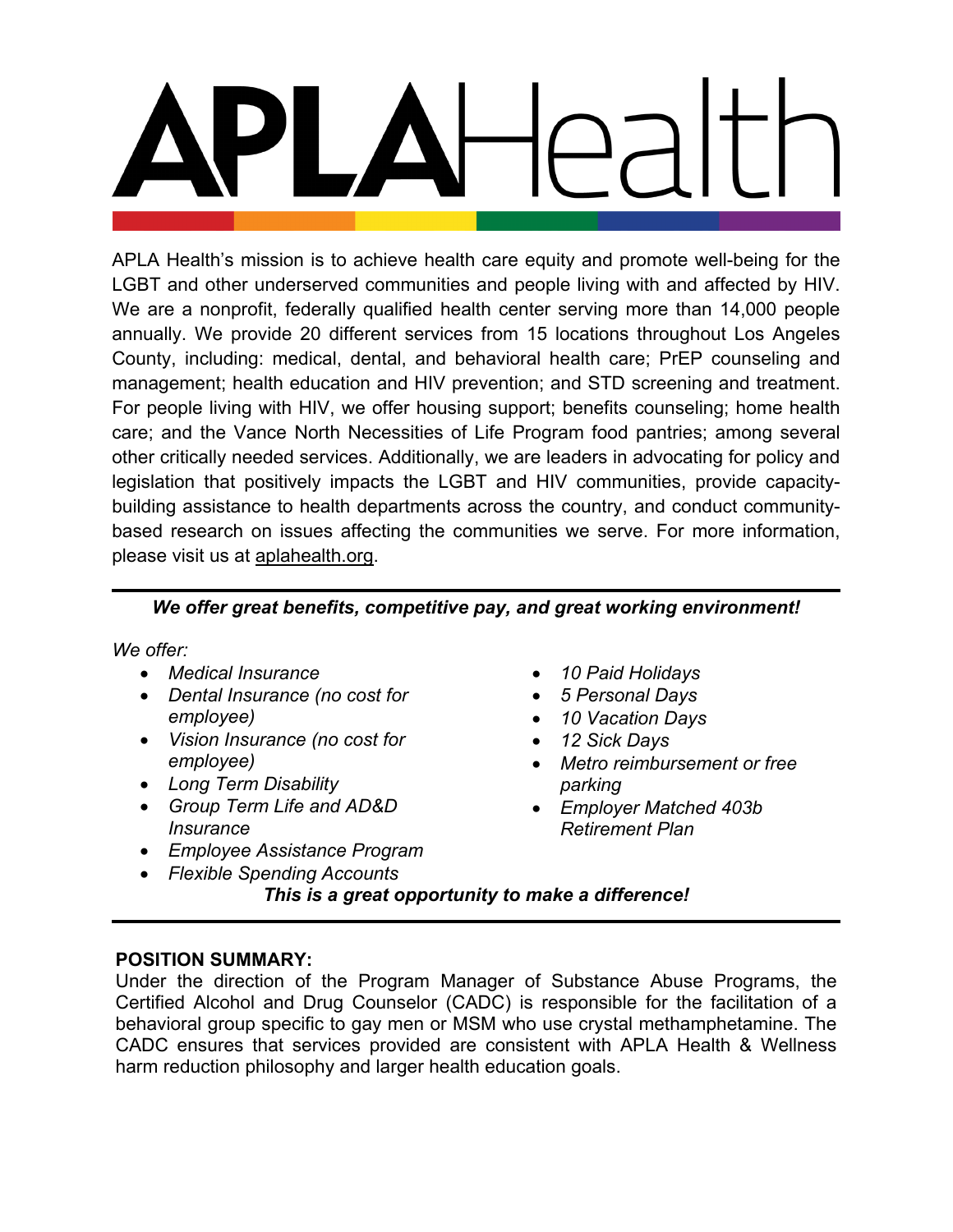## **ESSENTIAL DUTIES AND RESPONSIBILITIES:**

- Assist in the coordination and delivery of group sessions that focus on substance use, harm reduction, treatment education, and behavior modification.
- Assess whether an individual qualifies and is a good candidate for the group level intervention.
- Makes referrals to the APLA Health & Wellness behavioral health team, Medication Assisted Therapy (MAT) program, or other treatment centers.
- Act as a liaison between the APLA Health substance use programs and supplementary services to ensure seamless and timely enrollment.
- Assure client confidentiality as defined by APLA Health policy and procedures.
- Remain abreast of changes and updates within the substance use field that would be of benefit to the substance use programs and its respective clients.
- Ensure that client files remain in alignment with contractual standards.
- Provide appropriate crisis intervention and emotional support to clients.
- Respond aptly to emergencies and notify appropriate staff and supervisor(s) in a timely manner.Maintain open and accurate verbal and written communications with substance abuse program manager.
- Provide program updates to department staff that share program findings
- Assist the substance abuse program manager with the development and implementation of in person or virtual community forums and workshops.
- Ensure culturally and linguistically appropriate services.
- Serve as speaker/facilitator for trainings as needed.
- Prepare quantitative and qualitative reports as assigned.

# OTHER DUTIES MAY BE ASSIGNED TO MEET BUSINESS NEEDS.

# **REQUIREMENTS:**

Training and Experience:

- High School Diploma or GED required
- Associate Degree or higher preferred.
- **Bilingual English/Spanish preferred**
- Certified as a Substance Use Disorder (SUD) counselor with a California certificate agency such as CAADE, CCAPP, or CADTP
- Minimum two (2) years experience working with persons who use crystal methamphetamine.
- Minimum two (2) years SUD counseling experience.
- Training and/or experience working in HIV prevention and health education/health promotion.
- Versed in counseling protocols and techniques associated with the facilitation of substance use interventions.
- Motivational interviewing
- Data management